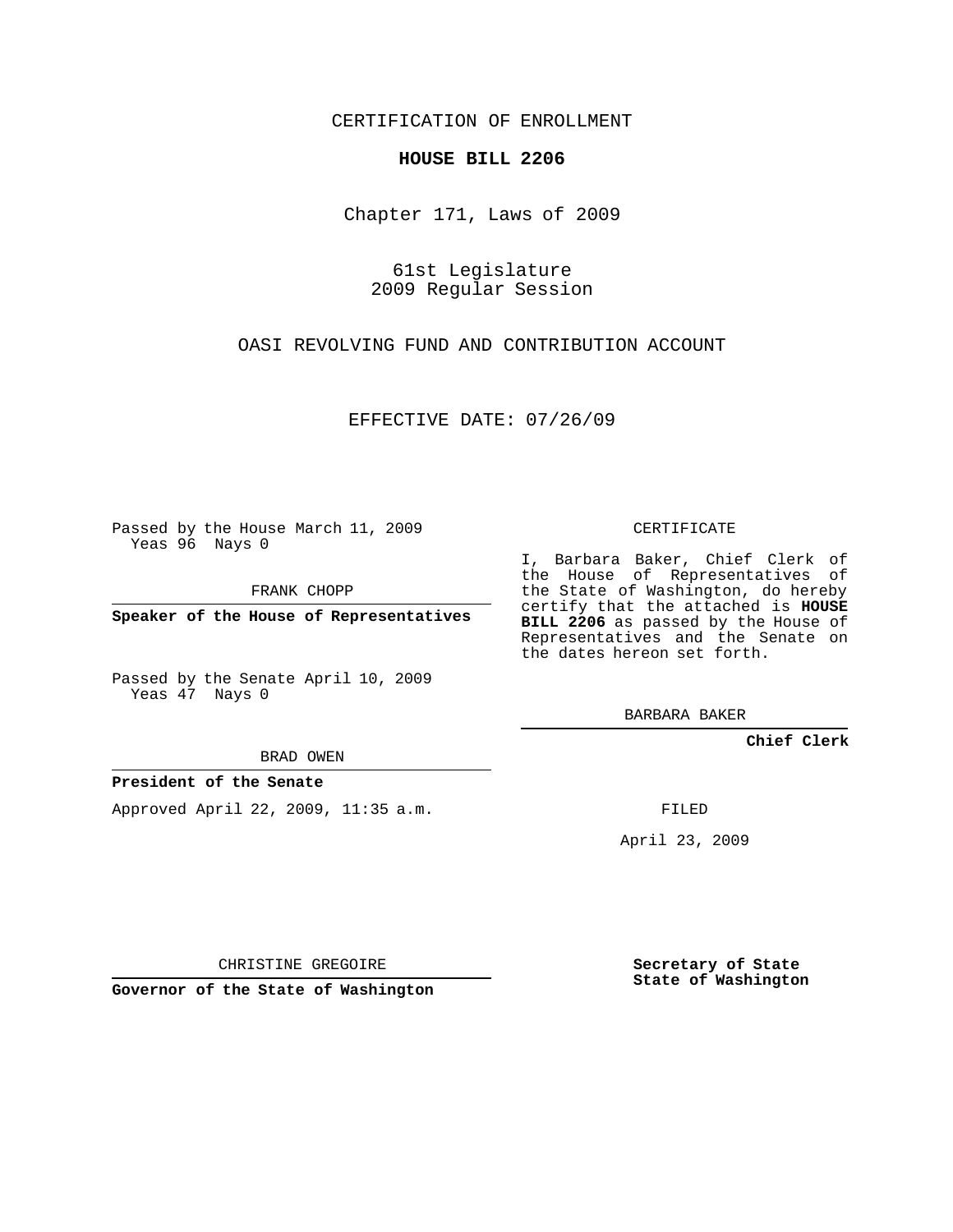## **HOUSE BILL 2206** \_\_\_\_\_\_\_\_\_\_\_\_\_\_\_\_\_\_\_\_\_\_\_\_\_\_\_\_\_\_\_\_\_\_\_\_\_\_\_\_\_\_\_\_\_

\_\_\_\_\_\_\_\_\_\_\_\_\_\_\_\_\_\_\_\_\_\_\_\_\_\_\_\_\_\_\_\_\_\_\_\_\_\_\_\_\_\_\_\_\_

Passed Legislature - 2009 Regular Session

**State of Washington 61st Legislature 2009 Regular Session**

**By** Representative Darneille; by request of Department of Retirement Systems

Read first time 02/13/09. Referred to Committee on Ways & Means.

 1 AN ACT Relating to authorized expenditures from the OASI revolving 2 fund and OASI contribution account; and amending RCW 41.48.065 and 3 41.48.080.

4 BE IT ENACTED BY THE LEGISLATURE OF THE STATE OF WASHINGTON:

 5 **Sec. 1.** RCW 41.48.065 and 1991 sp.s. c 13 s 111 are each amended 6 to read as follows:

7 (1) There is hereby established a separate fund in the custody of the state treasurer to be known as the OASI revolving fund. The fund shall consist of all moneys designated for deposit in the fund. The OASI revolving fund shall be used exclusively for the purpose of this section, including the costs of program administration. Withdrawals 12 from the fund (( $\frac{1}{3}$ ) may be made for the payment of amounts the state may be obligated to pay or forfeit by reason of any failure of any public agency to pay assessments on contributions or interest assessments required under the federal-state agreement under this chapter or federal regulations.

17 (2) All costs allocable to the administration of this chapter shall 18 be charged to and paid to the OASI revolving fund by the participating